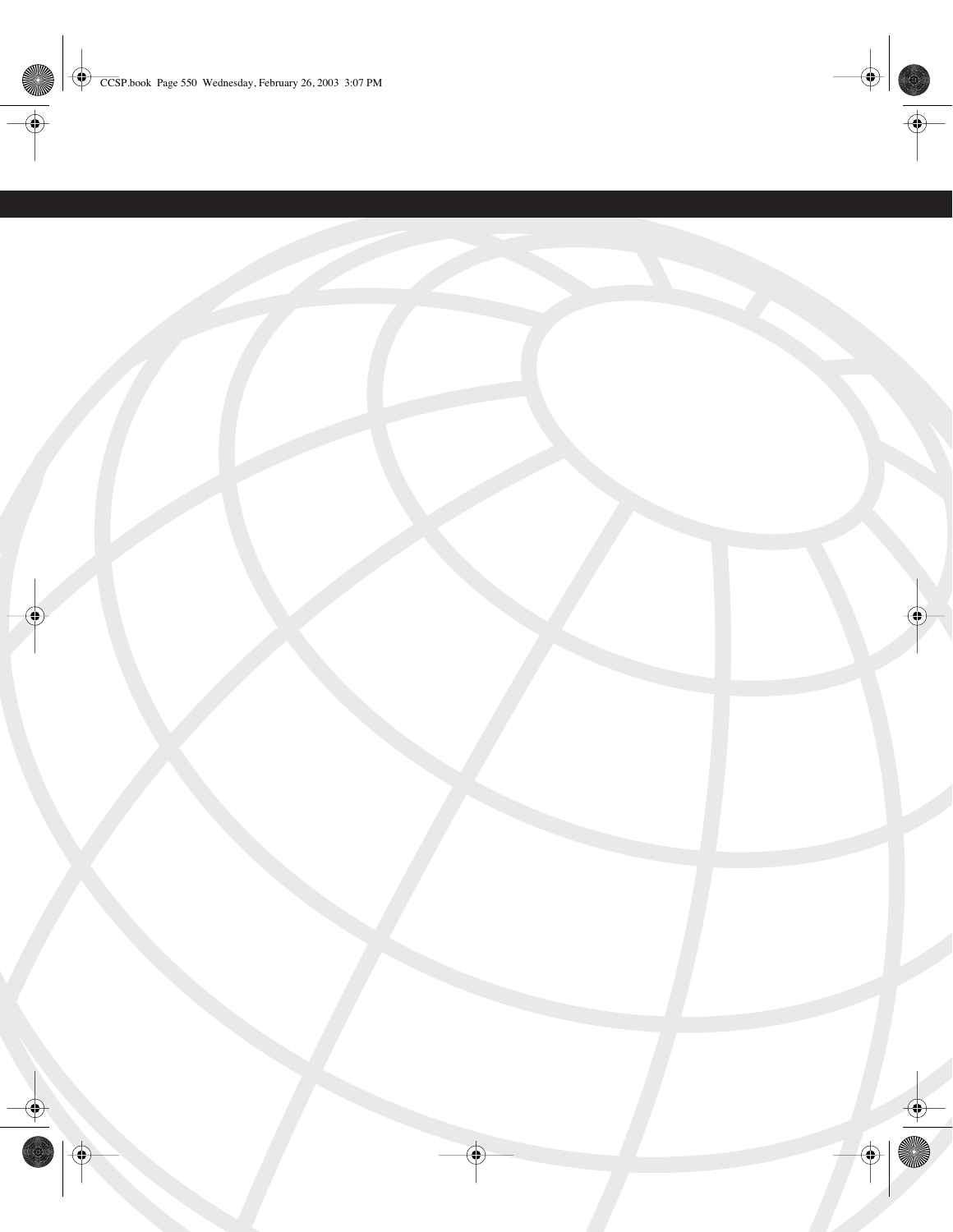#### **I N D E X**

### **Numerics**

3DES (Triple Data Encryption Standard), 48

#### **A**

Access Rights screen (VPN 3000 Series Concentrator), administration, 316–322 Action options, applying to filter rules, 273 adding filter rules to VPN Client, 272 addressing assignment method, configuring on VPN 3000 Series Concentrator, 147 admin password, configuring on VPN 3000 Series Concentrator, 150 Administer Sessions screen (VPN 3000 Series Concentrator), administration, 310 administering VPN 3000 Series Concentrators, 307 Access Rights screen, 316–322 Administer Session screen, 310 Certificate Manager screen, 323 File Management screen, 322 menu options, 308–310 Monitoring Refresh screen, 315 Ping screen, 315 Software Update screen, 310–312 System Reboot screen, 313–315 Administration screen, VPN 3000 Series Concentrator management interface, 97–98 AH (Authentication Header), 40 fields, 41 Always On option. *See* Stateful Firewall feature answers to problem scenarios, 478–486 applying filter rules Action option, 273 Destination address option, 274 Destination port option, 274–276 Direction option, 273 ICMP Packet Type option, 276

Name option, 273 Protocol option, 273 Source address option, 274 TCP connection option, 273–274 TCP/UDP source option, 274 assessing knowledge of required topics, 11 authentication IKE key types, 49 interactive hardware client authentication, 375–376 with preshared keys group preshared keys, 133 unique preshared keys, 132–133 wildcard preshared keys, 133 Authentication Data field AH, 41 ESP, 43 authentication process for identify certificates, 225 Automatic Client Update feature, 283–284 auto-update monitoring events, 426–428 VPN 3002 Hardware Client configuration, 423–426 AYT (Are You There), 268 applying to firewall policy, 280

#### **B**

backup servers VPN 3002 configuration, 412–413 branch office VPN routers, 28 browser-based manager, performing Quick Configuration for Cisco VPN 3000 Concentrator, 141, 144 address assignment method, 147 admin password, 150 interface settings, 144–146 internal authentication, 148 IPSec tunnel group, 149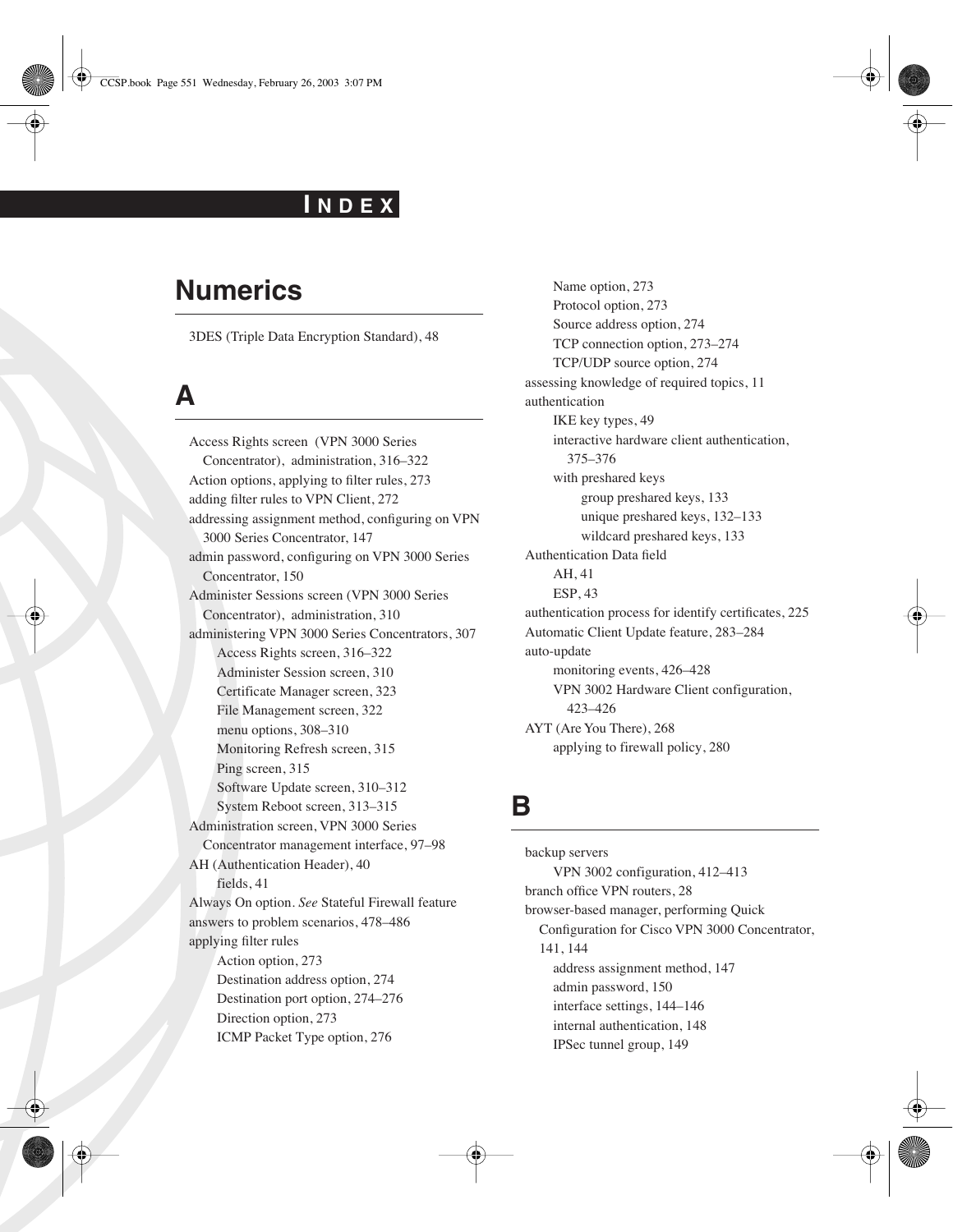system information, 146 tunneling protocol, 147 user authentication method, 148 business VPN applications, 21 business-to-business extranet VPNs, 25 remote access, 22–23 caveats of implementing, 23 client-initiated model, 23 NAS-initiated model, 23 site-to-site intranet VPNS, 24 business-to-business extranets, 25

# **C**

CAs (Certificate Authorities), 50, 53 authentication process, 225 configuring on Cisco VPN 3000 Series Concentrators, 241–242 CRLs, 226 enrollment process, 224, 455–457 manual SCEP authentication, 228–230 preshared key SCEP authentication, 230 via PKCS #10, 233–235 via SCEP, 228, 236 454–455 hierarchies, 225 Internet-based, 247 PKCS #10 certificate requests, 222–224 services, 221–222 vendors, 231 CBC (Cipher Block Chaining), 47 central CA structure, 225 central hub VPN routers, 28 certificate management, 454 Certificate Management screen, Cisco VPN 3000 Series Concentrator administration, 323 certification exam overview, 4 overview of exams, 5 CSVPN, 6–10 preparing for exam, 11–12

recommended training path, 10 topics covered, 3 Cisco Easy VPN, 32–33 Cisco IDS Host Sensor, 35 Cisco Mobile Office, 33 Cisco Secure ACS, 34 Cisco VPN 3000 Concentrator Manager Configuration screen Policy Management section, 173 System section, 169–172 User Management section, 173 IPSec configuration, 152–154 modifying groups, 155–168 Cisco VPN 3000 Series concentrators, 30–31, 85–87, 232 administration, 307 Access Rights screen, 316–322 Administer Sessions screen, 310 Certificate Manager screen, 323 File Management screen, 322 menu options, 308, 310 Monitoring Refresh screen, 315 Ping screen, 315 requirements, 134 Software Update screen, 310–312 System Reboot screen, 313–315 Automatic Client Update feature, 283–284 capabilities, 89–90 CA support, configuring, 241–242 certificate validation, 237 Cisco VPN 3005, 101 Cisco VPN 3015, 102 Cisco VPN 3030, 103 Cisco VPN 3060, 104 Cisco VPN 3080, 104 Cisco VPN Client, 87, 109 compatibility, 88 configuration requirements, 135–136 CRLs, 237 fault tolerance, 94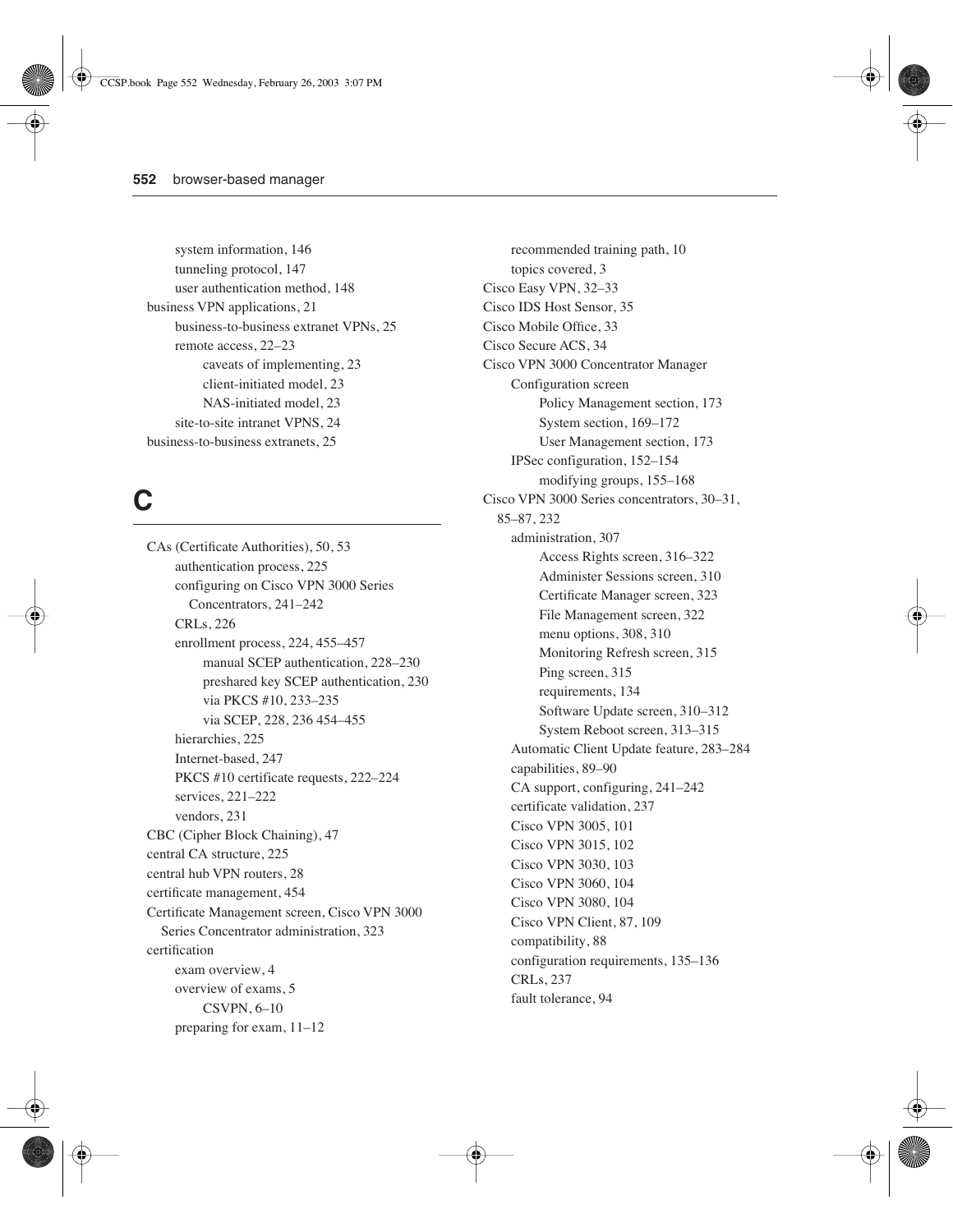identity certificates enrolling via PKCS #10, 233–236 enrolling via SCEP, 236 IKE configuration, 239–240 IPSec configuration, 152–154 modifying groups, 155–168 LED indicators, 105–107 management interface, 94–95 Administration screen, 97–98 configuring, 96 Monitoring screen, 98 upgrading, 99–100 monitoring, 324–330, 333, 337 Routing Table screen, 326 Monitoring menu Event Log screen, 327 Sessions screen, 328–330 Statistics screen, 330, 333, 337 System Status screen, 327 performance, 87 PKCS #10 certificate requests, 222 fields, 222–224 placement, 87, 91 Quick Configuration option, 136 CLI method, 137–141 with browser-based manager, 141–152 routing options, 88 security, 90, 93 supported tunneling protocols, 88 upgrading, 99–100 VPN 3002 Hardware Client, 108 configuring preshared keys, 366–368 VPN Client software filter rules, configuring, 269–276 firewall features, 265–267 Stateful Firewall, 267–268, 276 Cisco VPN 3002 Hardware Client, 32 Cisco VPN 3005 Concentrator, 101 Cisco VPN 3015 Concentrator, 102 Cisco VPN 3030 Concentrator, 103 Cisco VPN 3060 Concentrator, 104

Cisco VPN 3080 Concentrator, 104 Cisco VPN Client Cisco VPN Clients, 31–33 version 3.6 firewall features, 265–266 Cisco VPN products Cisco PIX firewalls, 28, 30 Cisco VPN 3000 Concentrators. *See* Cisco VPN 3000 Series concentrators Cisco VPN Clients, 31–33 Cisco Internet Mobile Office, 33 wireless clients, 33 Cisco VPN routers, 27–28 management software, 33–36 CiscoView, 35 CiscoWorks 2000, 34–36 Cisco Secure ACS, 35 CLI (command-line interface) performing Quick Configuration for Cisco VPN 3000 Concentrator, 137–138 Private LAN Interface configuration, 139–141 system date and time configuration, 138–139 Client Config tab (Groups screen), modifying IPSec groups, 159–160, 162 Client FW tab (Groups screen), modifying IPSec groups, 162–164 Client mode (VPN 3002 Hardware Client), configuring, 371–373 Client RRI, configuring, 410 client-initiated remote access model, 23 communications, SAs, 46–47 comp-lzs transform, 57 concentrators, enrolling with CA, 455–457. *See also* Cisco VPN 3000 Series Concentrators Configuration screen (VPN Manager) Policy Management section, 173 System section Address Management subsection, 170 Client Update subsection, 172 Events subsection, 171 General subsection, 172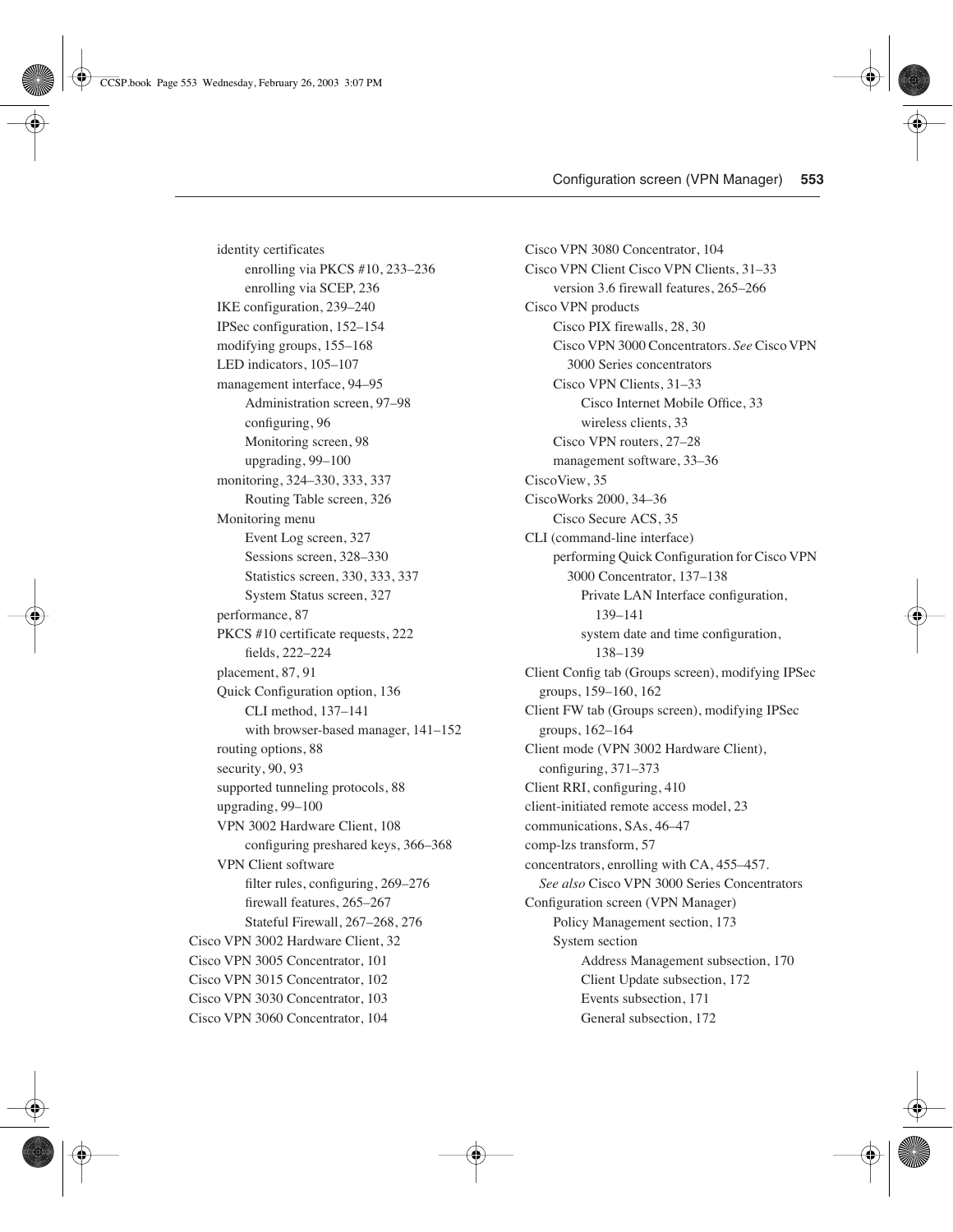IP Routing subsection, 170–171 Load Balancing Cisco VPN Clients subsection, 172 Management Protocols subsection, 171 Servers subsection, 169–170 Tunneling Protocols subsection, 170 User Management section, 173 configuring Cisco VPN 3000 Series Concentrators debug levels, 369–371 IKE, 239–240 management interface, 96 Quick Configuration option, 136–152 requirements, 135–136 Cisco VPN 3002 Hardware Client IPSec over TCP/IP, 418 IPSec over UDP, 419–420 IPSec, 152–154 modifying groups, 155–168 transforms, 54–55 valid transform sets, 55–56 LAN-to-LAN connections, 449 network lists, 449, 451 tunnels, creating, 453 with digital certificates, 462–463 split tunneling, 374 interactive hardware client authentication, 380–384 on head-end VPN 3000 Series Concentrator, 376–378 user authentication, 380–384 VPN 3002 backup servers, 412–413 VPN 3002 Hardware Client Auto-Update, 423–426 Client mode, 371–373 load balancing, 414–416 Network Extension mode, 374 preshared keys, 366–368 RRI, 407–411 VPN Client, 181–185 Stateful Firewall feature, 276

VPNs with IPSec, 57–58 peer authentication, 61 SAs, 61 triggering IPSec process, 59–60 VPN termination, 62 connections (IPSec), SAs, 46–47 courses, recommened training for CCSP certification, 10 CPP (Central Protection Policy), 268 Policy Pushed option, applying to firewall policy, 280 creating filtering rules for VPN Client, 272 tunnels, 453 between VPN 3000 Series Concentrator and Hardware Client, 366 split tunneling, 374–384 CRLs (Certificate Revocation Lists), 227, 237 CSVPN (Cisco Secure Virtual Private Networks) exam, 5–7 topics covered, 8–10 customizing firewall settings on VPN Client, 279–280

#### **D**

debug levels, setting on VPN 3000 Series Concentrator and Hardware Client, 369–371 defining policies CPP, 268 firewall policies on VPN Client, Firewall Policy option, 280 deploying IPSec, 38 DES (Data Encryption Standard), 47 destination address options, applying to filter rules, 274 destination port options, applying to filter rules, 274–276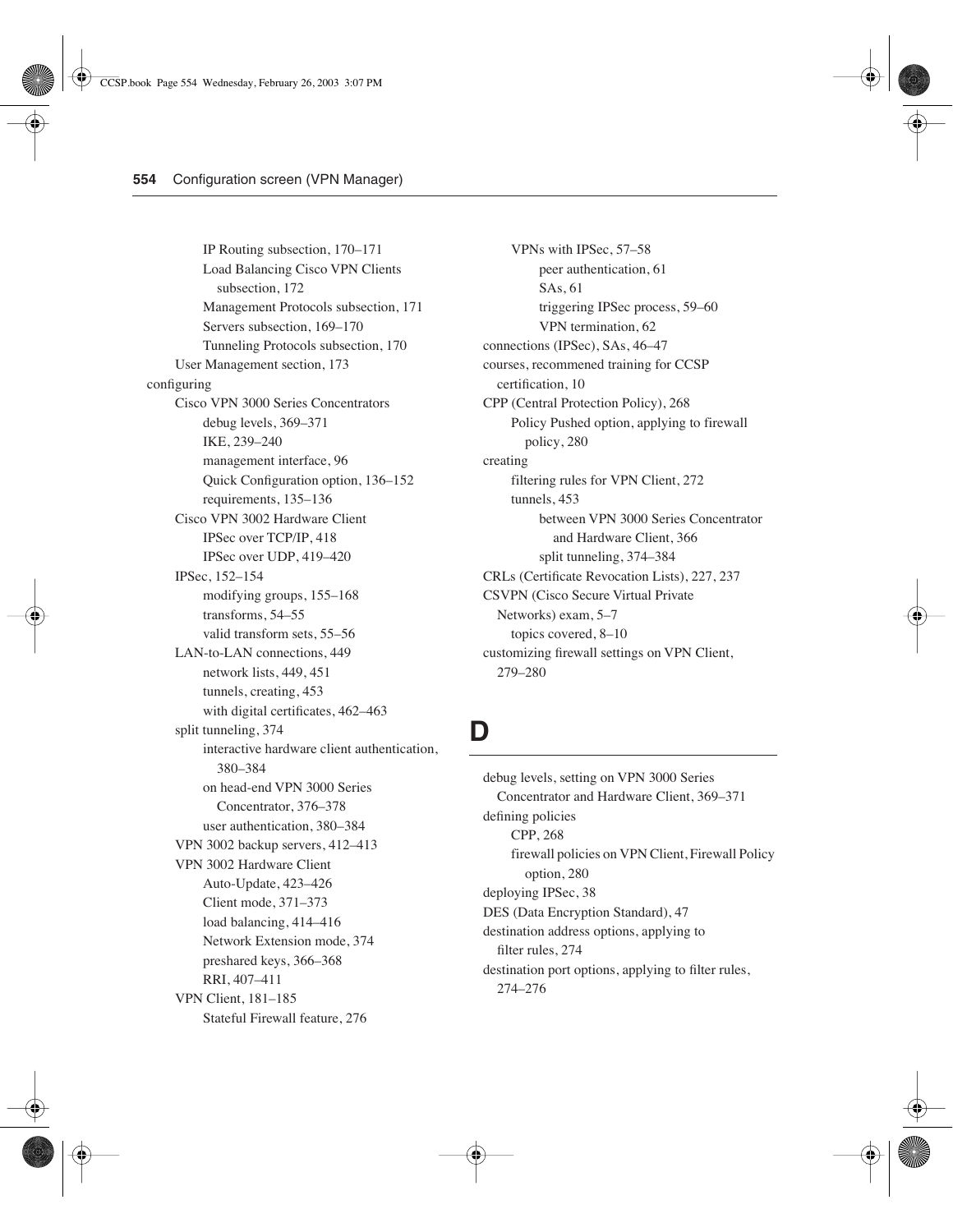Detroit site (Value-Packed Nutrition Corporation), 474 devices, Cisco VPN 3000 Series Concentrators. *See* Cisco VPN 3000 Series concentrators dialup, client-initiated remote access model, 23 Diffie-Hellman protocol, 50–51 digital certificates, 50 CAs, 221–222 authentication process, 225 enrollment process, 224, 228–230 hierarchies, 225 configuring in LAN-to-LAN connections, 462–463 management applications, 247 PKCS #10 certificate requests, 222–224 revocation, 226 Direction options, applying to filter rules, 273 displaying VPN Client firewall statistics, 281–282 DSA (Directory System Agent) algorithms, 224

## **E**

enabling IPSec on VPN 3002 Hardware Client over TCP/IP, 418 over UDP, 419–420 encrypted nonces, 50 encryption 3DES, 48 DES, 47 enrolling digital certificates, 224 via PKCS #10, 233–235 via SCEP, 228, 454–455 manual authentication, 228–230 preshared key authentication, 230 enrolling identity certificates, 233–236 enterprise networks, SAFE, 86 ESP (Encapsulating Security Payload), 42 fields, 43 modes of operation, 44

establishing VPNs with IPSec, 57–58 peer authentication, 61 SAs, 61 triggering IPSec process, 59–60 Event Log screen (Monitoring Menu), Cisco VPN 3000 Series Concentrator, 327 event logging VPN 3000 Series Concentrator IKE Failures on Phase 1, 370 Incorrect User Name, 370 Incorrect User Password, 371 Work Group Name Incorrect, 370 VPN 3002 Hardware Client, Incorrect Group Password, 370 events, monitoring Auto-Update on VPN 3002 Hardware Client, 426–428 exams, 11–12 CSVPN exam, 6–10 overview of CCSP certification track, 4–5 external groups (IPSec), 154 extranet VPNs, 25 EzVPN, 32–33

#### **F**

features of VPN Client, 175–176 fields of AH, 41 of ESP, 43 of PKCS #10 certificate requests, 222–224 File Management screen, Cisco VPN 3000 Series Concentrator administration, 322 Firewall feature (VPN Client), configuring filter rules, 269–276 firewalls AYT, 268 Cisco PIX Firewalls, 28–30 configuring on VPN Client, 278–279 customizing on VPN Client, 279–280 Firewall Policy option, 280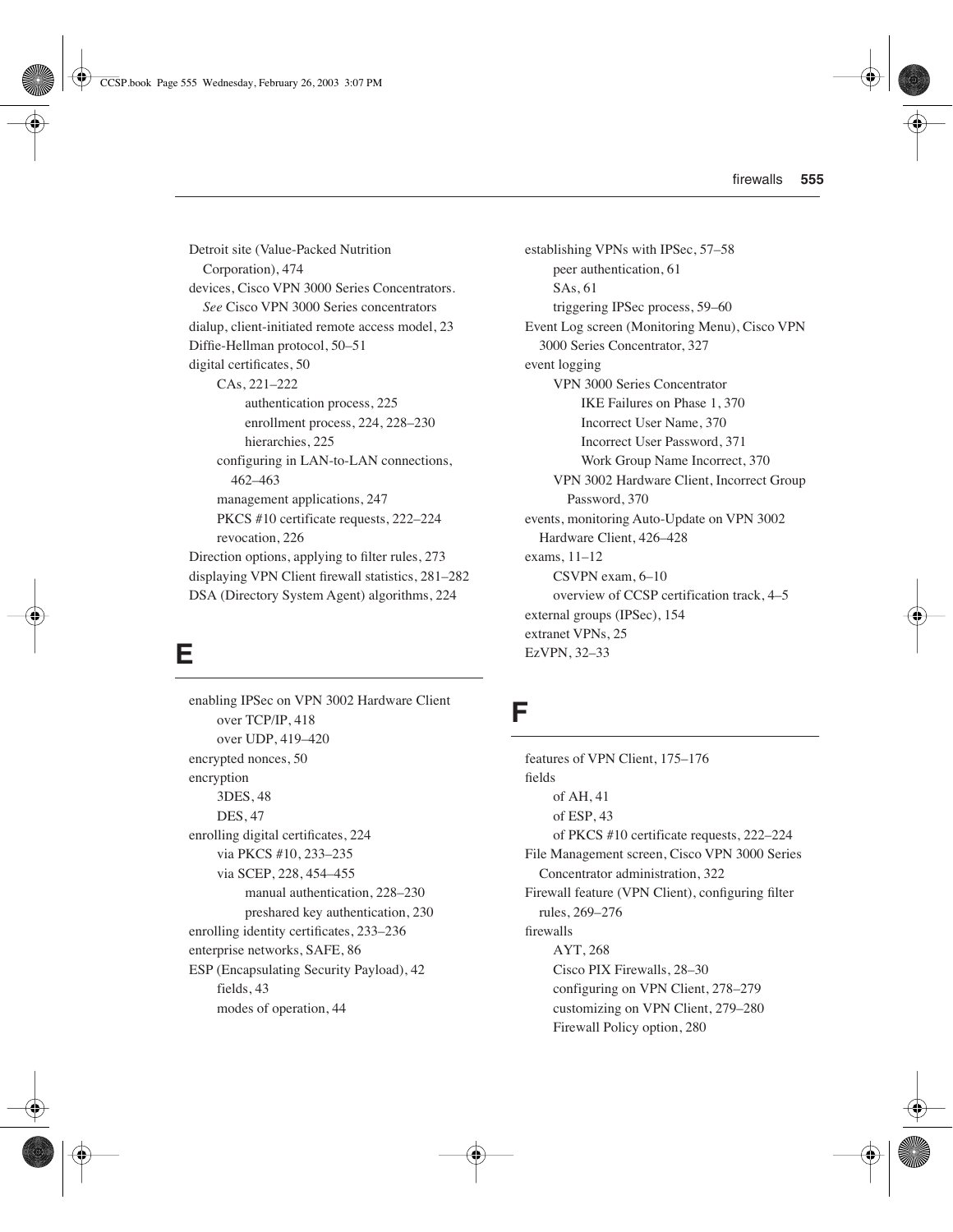### **G**

General tab (Groups screen), modifying IPSec groups, 155–156 generating CAs via SCEP enrollment process, 455–457 identity certificate installation, 458, 461 group preshared keys, 133

### **H**

hierarchical CA structure, 225 HMAC (Hash-Keyed Message Authentication Code), 48 hold-down routes, configuring, 411 HW Client tab (Groups screen), modifying IPSec groups, 164–166

**I**

ICMP Packet Type options, applying to filter rules, 276 identity certificates, 224, 454 authentication process, 225 enrolling on Cisco VPN Concentrators via PKCS #10, 233–236 via SCEP, 236 installing, 458–461 Identity tab (Groups screen), modifying IPSec groups, 155 IKE configuring on Cisco VPN 3000 Series Concentrators, 239–240 identifying scenario requirements, 475 key types, 49 IKE Failures on Phase 1 event log, 370 implementing remote access VPNs, caveats, 23 Incorrect Group Password event log, 370

Incorrect User Name event log, 370 Incorrect User Password event log, 371 installing identity certificates via SCEP, 458–461 VPN Client, 177–180 interactive hardware client authentication, 375–376, 382–384 interface settings, configuring on VPN 3000 Series Concentrator, 144–146 internal authentication, configuring on VPN 3000 Series Concentrator, 148 internal groups (IPSec), 154 Internet-based CAs, 247 Cisco VPN product support, 231 intranet VPNs, 24 IP address translation, PAT, 417 IPSec, 36 CAs, 53 configuring through Cisco VPN 3000 Concentrator Manager, 152–154 groups, modifying, 155–167 identifying scenario requirements, 476 IKE key types, 49 over TCP/IP, configuring on VPN 3002 Hardware Client, 418 over UDP, configuring on VPN 3002 Hardware Client, 419–420 peer formation, 54 planning for deployment, 38 RFCs, 36–37 SAs, 46–47 forming, 54 supported protocols, 38–39 3DES, 48 AH, 40–41 DES, 47 Diffie-Hellman, 50–51 ESP, 42–44 HMAC, 48 MD5, 49 Secure Hash Algorithm, 49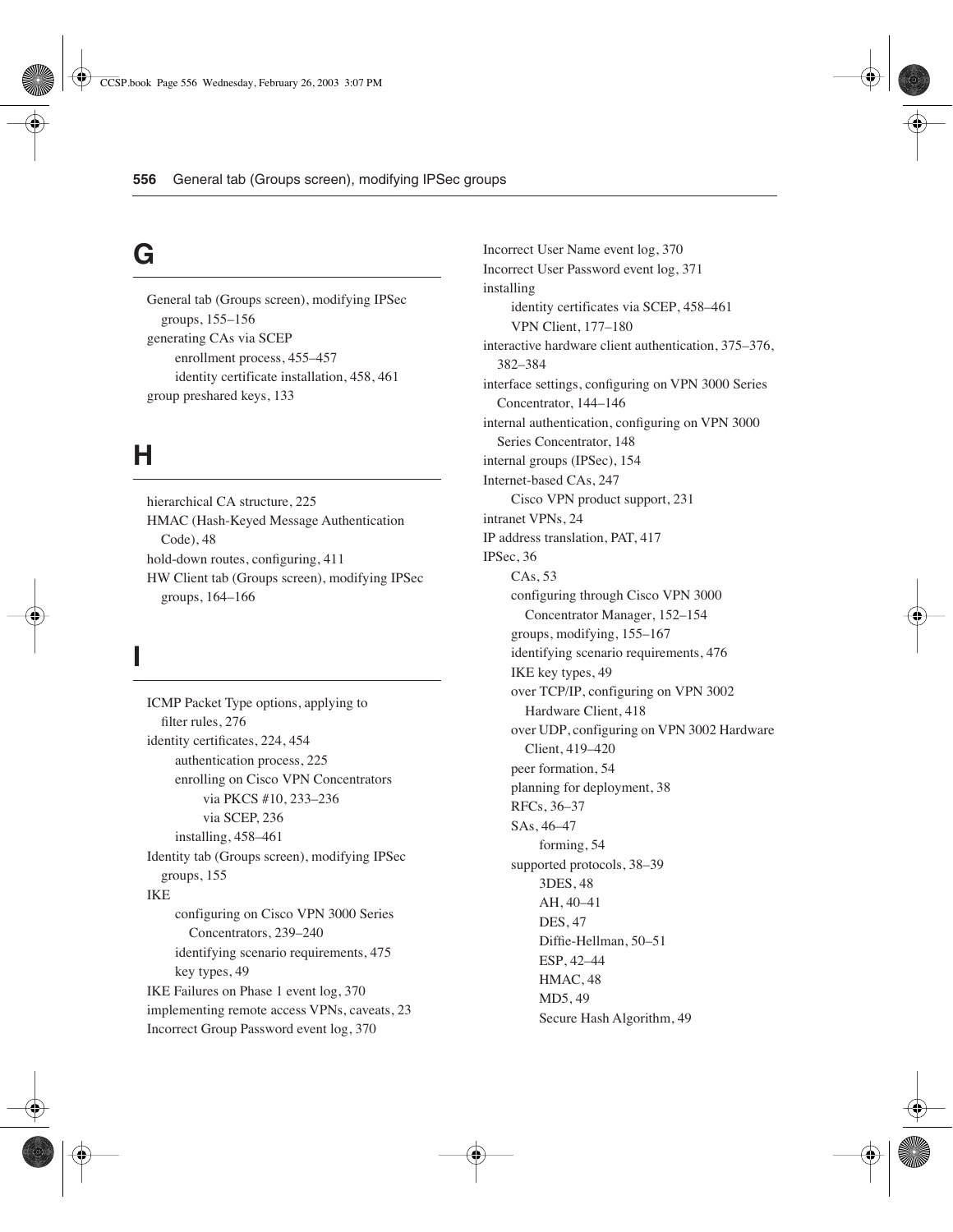transforms, 54–55 valid transform sets, 55–56 transport mode, 44 troubleshooting connections on VPN 3002 Hardware Client, 420–422 tunnel groups, configuring on VPN 3000 Series Concentrator, 149 tunnel mode, 45 VPN establishment, 57–58 triggering IPSec process, 59–61 VPN termination, 62 IPSec tab (Groups screen), modifying IPSec groups, 157–158

### **K-L**

key types (IKE), 49

LAN Extension mode (VPN 3002 Hardware Client), 374 LAN-to-LAN connections configuring, 449 digital certificates, 462–463 network lists, configuring, 449–451 tunnels, creating, 453 LAN-to-LAN network RRI, configuring, 409 LED indicators (Cisco 3000 VPN Series Concentrators), 105–107 load balancing configuring on VPN 3002 Hardware Client, 414–415 virtual clusters, 415–416 logging. *See* event logging

#### **M**

maintaining message integrity HMAC, 48 MD5, 49 Secure Hash Algorithm, 49 management software, 33 Cisco Works 2000, 34–36 VDM, 33 man-in-the-middle attacks, 133 manual SCEP authentication, 228–230 MD5 (Message Digest 5), 49 Memphis site (Value-Packed Nutrition Corporation), 474 menu options, Cisco VPN 3000 Series Concentrator administration, 308–310 message encryption 3DES, 48 DES, 47 modifying IPSec groups, Groups screen tabs Client Config tab, 159–162 Client FW tab, 162–164 General tab, 155–156 HW Client tab, 164–166 Identity tab, 155 IPSec tab, 157–158 PPTP/L2TP tab, 166–167 monitoring Cisco VPN 3000 Series Concentrators, 324 Event Log screen, 327 Routing Table screen, 326 Sessions screen, 328–330 Statistics screen, 330–337 System Status screen, 327 VPN 3002 Hardware Client, Auto-Update events, 426–428 Monitoring Refresh screen, Cisco VPN 3000 Series Concentrator administration, 315 Monitoring screen, Cisco VPN 3000 Series Concentrator management interface, 98 Movian VPN Client, 33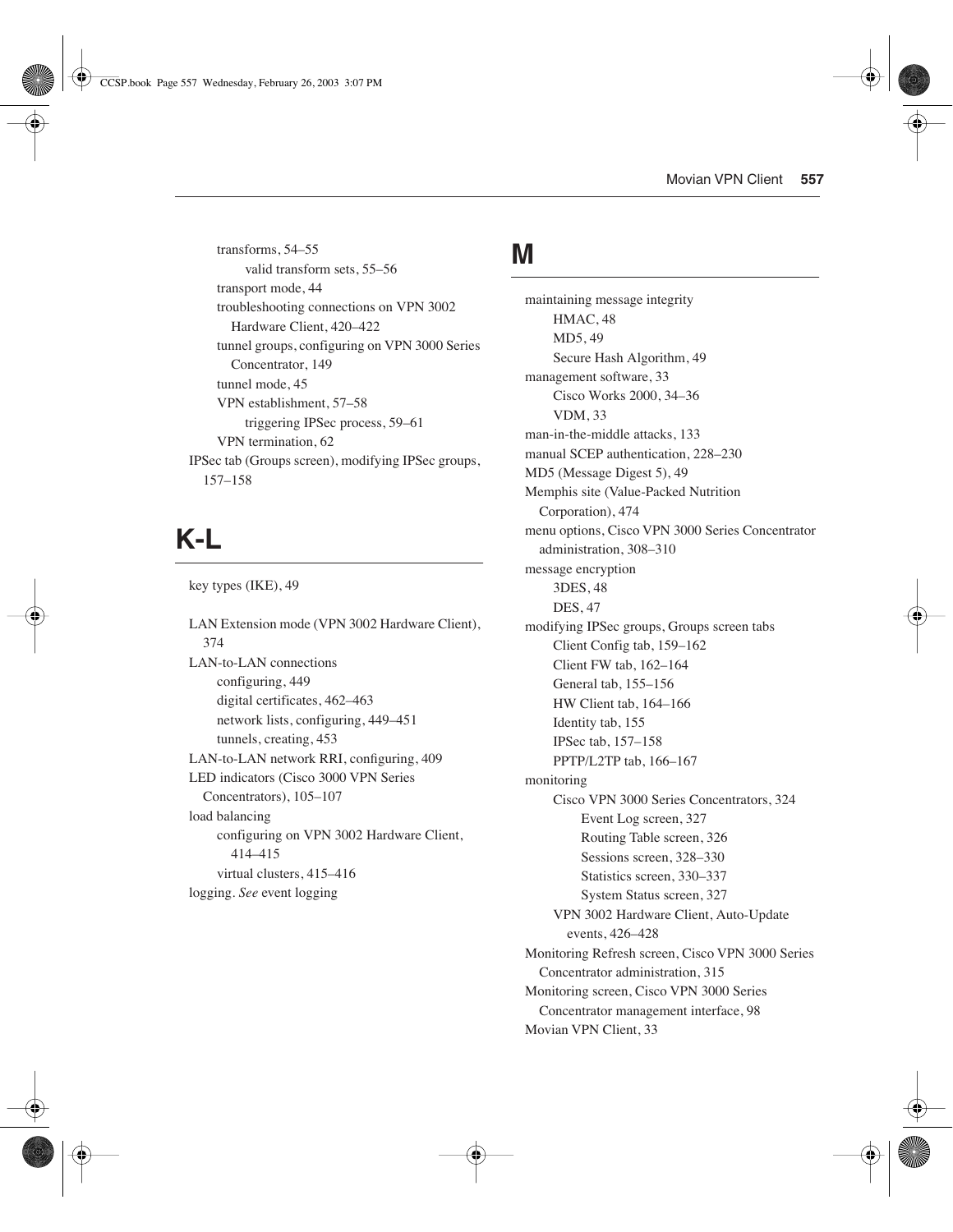### **N**

Name options, applying to filter rules, 273 NAS-initiated remote access model, 23 NAT (network address translation), static NAT, 416 Network Extension mode (VPN 3002 Hardware Client), configuring, 374 Network Extension mode RRI, configuring, 410 network lists, configuring, 449–451 Next Header field (ESP), 43 nonces, 50

### **O**

OSPF (Open Shortest Path First), setting up for RRI, 408 overview of required certification exams, 5 CSVPN, 6–10

#### **P**

Pad Length field (ESP), 43 Padding field (ESP), 43 PAT (Port Address Translation), 417 static NAT, 416 Payload field (ESP), 43 Payload Length field (AH), 41 peer authentication, IKE key types, 49 PEM (Privacy Enhanced Mail), 234 performance, Cisco VPN 3000 Series Concentrators, 87 Ping screen, Cisco VPN 3000 Series Concentrator administration, 315 PKCS #10 certificate requests, 222–224 PKI, CAs authentication process, 225 CRLs, 226 enrollment process, 224, 228–230

hierarchies, 225 PKCS #10 certificate requests, 222–224 services, 221–222 placement of Cisco 3000 Series Concentrators, 91 planning IPSec deployment, 38 polling, AYT, 268 Port Address Translation mode (VPN 3002 Hardware Client), 371–373 Portland site, 476 Value-Packed Nutrition Corporation, 474 PPTP/L2TP tab (Groups screen) modifying IPSec groups, 166–167 prechapter tests, 11 preparing for exam, 11–12 preshared keys, 50 group, 133 SCEP authentication, 230 unique, 132–133 VPN 3002 Hardware Client configuration, 366 verifying tunnel operation, 368 wildcard, 133 Private LAN Interface, CLI Quick Configuration, 139–141 Protocol options, applying to filter rules, 273

### **Q**

Quick Configuration option (Cisco VPN 3000 Concentrator), 136 CLI method, 137–141 with browser-based manager, 141–152

#### **R**

recommended training path for CCSP cerfitication, 10 redundancy, configuring VPN 3002 backup servers, 412–413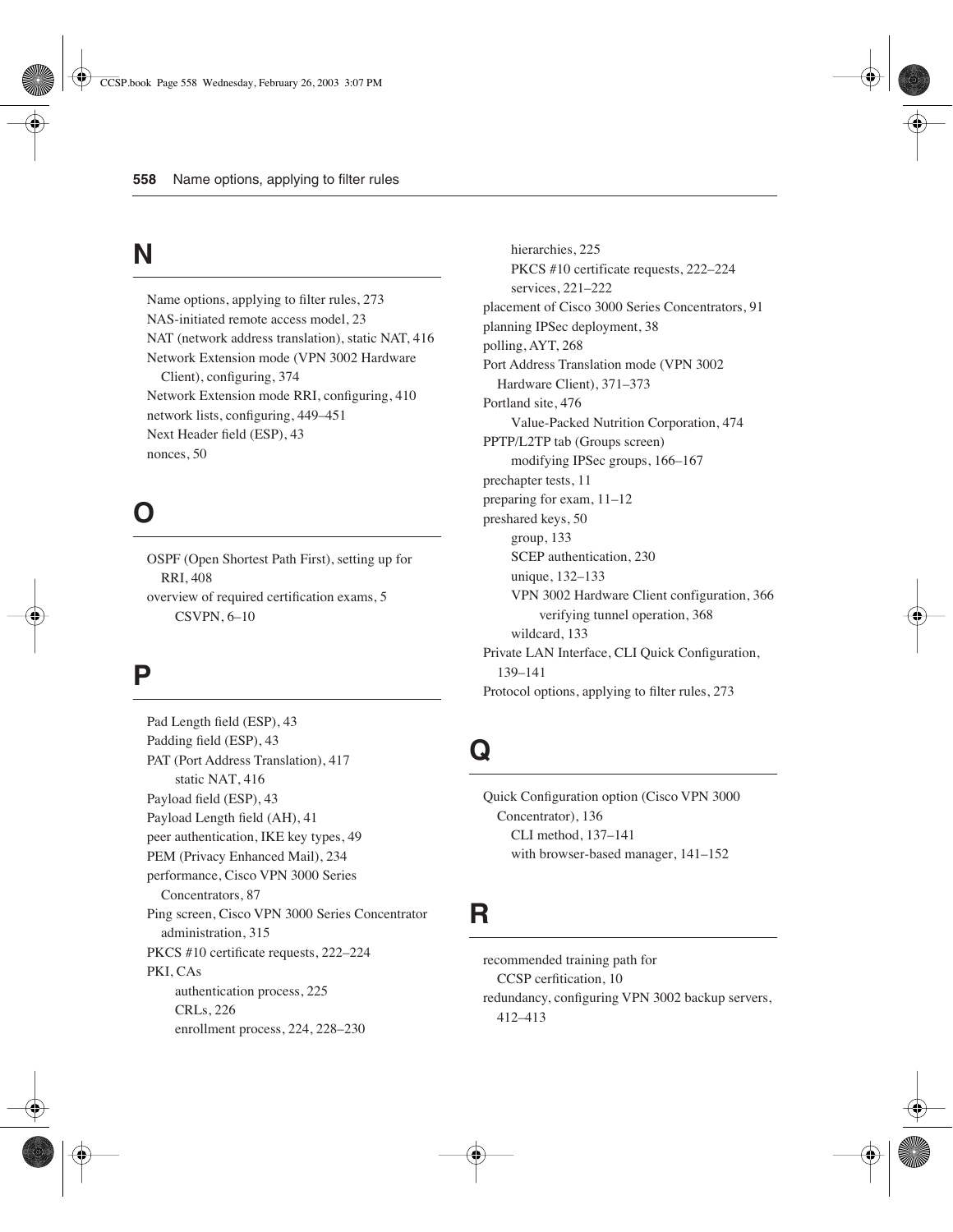remote access VPNs, 22–23 requirements for Cisco VPN 3000 Concentrator configuration, 135–136 Reserved field (AH), 41 revocation of certificates, 226 RFCs, IPSec-related, 36–37 Richmond sitem (Value-Packed Nutrition Corporation), 475 RIPv2, setting up for RRI, 407 RME (Cisco Works Resource Management Essentials), 36 root certificates, 224 routers, Cisco VPN routers, 27–28 Routing Table screen (Monitoring Menu), Cisco VPN 3000 Series Concentrator, 326 RRI (Reverse Route Injection), configuring Client RRI, 410 hold-down routes, 411 LAN-to-LAN Network RRI, 409 Network Extension mode RRI, 410 OSPF, 408 RIPv2, 407 RSA digital signatures, 50

# **S**

SAFE, 86 SAs (Security Associations), 39, 46–47 forming, 54 saving Cisco VPN 3000 Concentrator configuration settings, 150–151 scenarios Value-Packed Nutrition Corporation answers, 478–486 Detroit site, 474 IKE configuration, 475 IPSec configuration, 476 Memphis site, 474 Portland site, 474 Richmond site, 475 Seattle site, 474

SCEP (Simple Certificate Enrollment Protocol), 228, 454–455 CA generation enrollment process, 455–457 identity certificate installation, 458, 461 enrollment process, 236 manual authentication, 228–230 preshared key authentication, 230 Seattle site (Value-Packed Nutrition Corporation), 474 Secure Hash Algorithm, 49 security, firewalls AYT, 268 Cisco PIX Firewalls, 28–30 configuring on VPN Client, 278–279 customizing on VPN Client, 279–280 Firewall Policy option, 280 Security Parameters Index field AH, 41 ESP, 43 self-signing certicates, 454 Sequence Number Field AH, 41 ESP, 43 Sessions screen (Monitoring Menu), Cisco VPN 3000 Series Concentrator, 328–330 setting debug levels on VPN 3000 Series Concentrator and Hardware Client, 369–371 site-to-site intranet VPNS, 24 small remote office VPN routers, 28 Software Update screen, Cisco VPN 3000 Series Concentrator administration, 310, 312 SOHO remote-access VPN routers, 27 Source Address options, applying to filter rules, 274 SPI (Security Parameters Index), 46 split tunneling, 268, 374 configuring on head-end VPN 300 Series Concentrator, 376–378 interactive hardware client authentication, 380–384 user authentication, 380–84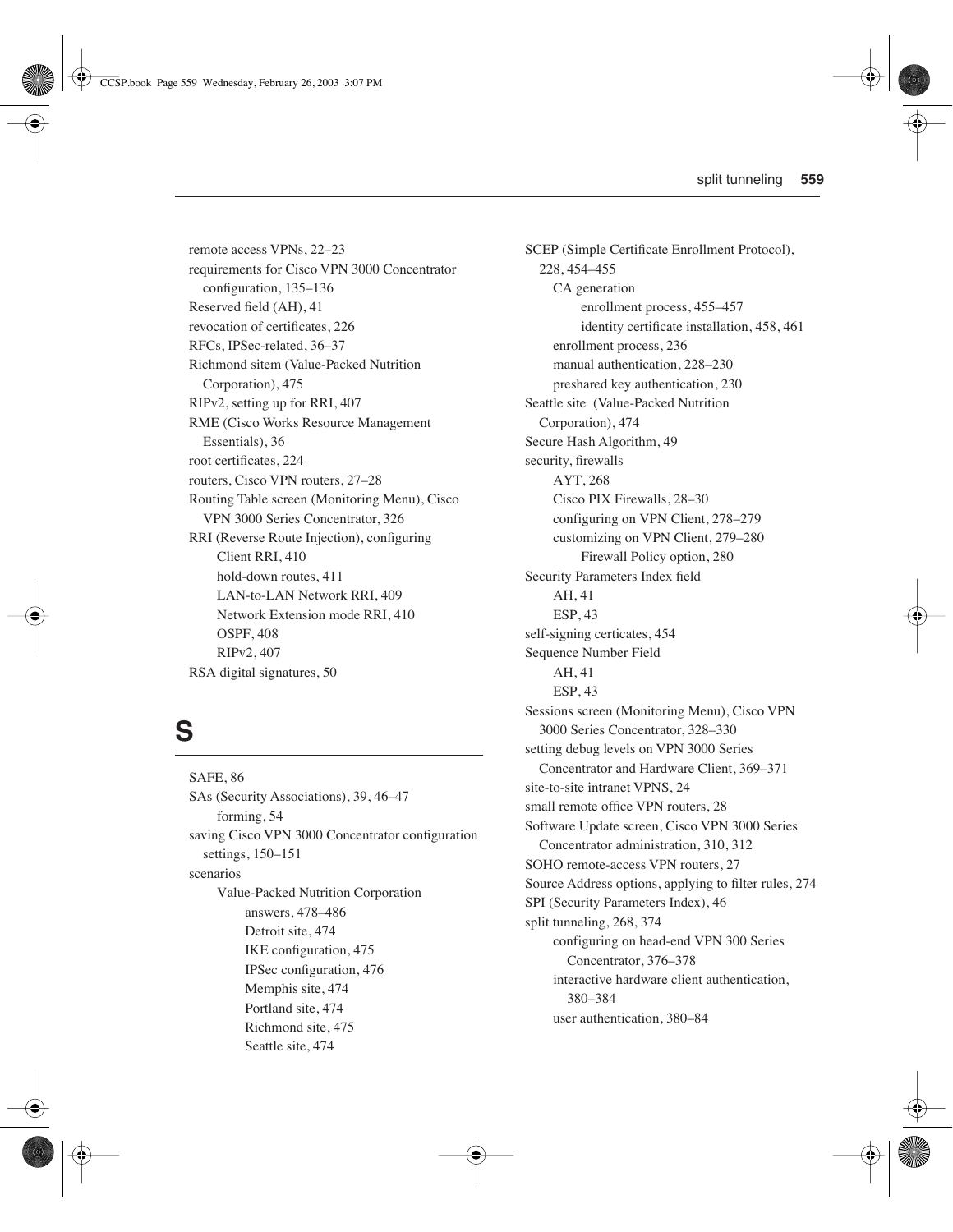Stacker LZS compression, 57 starting VPN Client from Windows-based PCs, 174 Stateful Firewall feature (VPN Client), 267–268 configuring, 276 Statistics screen (Monitoring Menu), Cisco VPN 3000 Series Concentrator, 330–335 study tips exam preparation, 11–12 prechapter tests, 11 subordinate certificates, 454 supported IPSec protocols, 38–39 3DES, 48 AH, 40–41 DES, 47 Diffie-Hellman, 50–51 ESP, 42 fields, 43 modes of operation, 44 HMAC, 48 IKE key types, 49 MD5, 49 Secure Hash Algorithm, 49 system information, configuring on VPN 3000 Series Concentrator, 146 System Reboot screen, Cisco VPN 3000 Series Concentrator administration, 313–314 system requirements for VPN Client installation, 177 System Status screen (Monitoring Menu), Cisco VPN 3000 Series Concentrator, 327 system time and date, CLI Quick Configuration, 138–139

## **T**

target audience of book, 5

TCP connection options, applying to filter rules, 273–274

TCP/UDP source options, applying to filter rules, 274

terminating VPNs with IPSec, 62 testing centers, registration process, 4 Thompson Prometric testing centers, 4 topics covered in CCSP exam, 3 transforms, 54–55 valid transform sets, 55–56 transport mode (IPSec), 44 troubleshooting IPSec connections on VPN 3002 Hardware Client, 420–422 tunnel mode (IPSec), 45 tunnels between VPN 3000 Series Concentrator and Hardware Client, 366 configuring on VPN 3000 Series Concentrator, 147 creating, 453 split tunneling, 374 configuring on head-end VPN 3000 Series Concentrator, 376–378 interactive hardware client authentication, 380,–384 user authentication, 380–384

#### **U**

unique preshared keys, 132–133 Unity Client, 31 upgrading Cisco VPN 3000 Series Concentrator, 99–100 user authentication configuration VPN 3000 Series Hardware Client, 382–384 VPN 3000 Series Concentrator, 148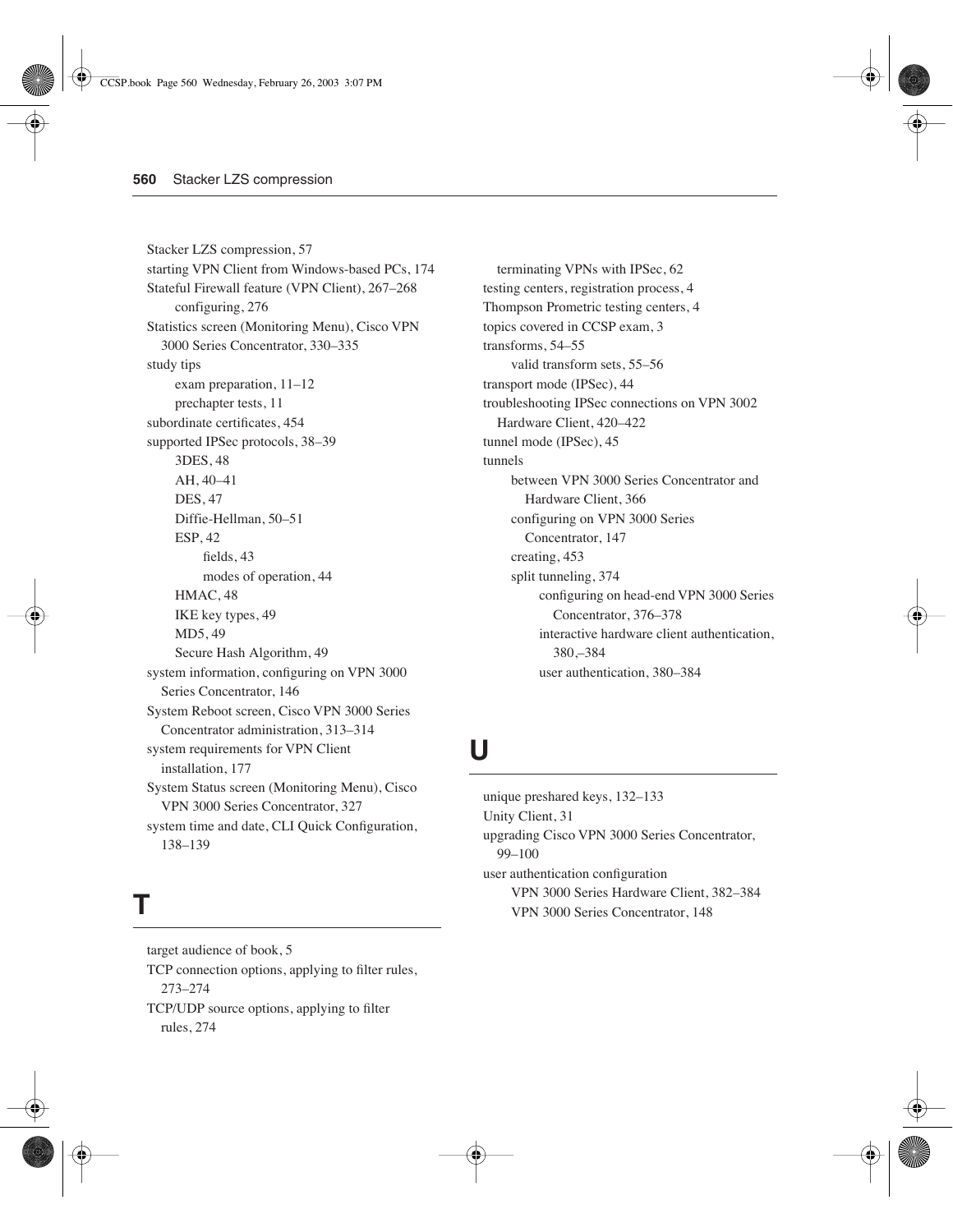## **V**

valid transform sets, 55–56 Value-Packed Nutrition Corporation answers to problem scenarios, 478–486 Detroit site, 474 Memphis site, 474 Portland site, 474, 476 Richmond site, 475 Seattle site, 474 VDM (Cisco VPN Device Manager), 33 vendors supporting Cisco VPN products, 231 verifying tunnel operation between VPN 3000 Series Concentrator and Hardware Client, 368 viewing VPN Client firewall statistics, 281–282 virtual cluster masters, 415 VMS (Cisco Works VPN/Security Management Solution), 35–36 VPN 3000 Series Concentrator. *See* Cisco VPN 3000 Series concentrators VPN 3002 backup servers, configuring, 412–413 VPN 3002 Hardware Client auto-update configuring, 423–426 monitoring events, 426–428 Client mode, 371–373 IPSec over TCP/IP, configuring, 418 over UDP, configuring, 419–420 troubleshooting connections, 420–422 load balancing, 414–415 virtual clusters, 415–416 Network Extension mode, 374 preshared keys, configuring, 366 verifying tunnel operation, 368 RRI, configuring, 407–411 setting debug levels, 369–371

VPN Client Automatic Client Update feature, 283–284 configuring, 181–185 features, 175–176 filter rules, configuring, 269–276 firewall settings configuring, 278–279 customizing, 279–280 policy options, 280 statistics, viewing, 281–282 installing, 177, 180 starting from Windows-based PC, 174 Stateful Firewall feature, 267–268 configuring, 276 VPN Concentrators, configuring LAN-to-LAN connections with digital certificates, 462–463 VPN Manager. *See* browser-based manager VPNs, 21 business-to-business extranet VPNS, 25 establishing with IPSec, 57–58 peer authentication, 61 SAs, 61 triggering IPSec process, 59–60 remote access, 22–23 caveats of implementing, 23 client-initiated model, 23 NAS-initiated model, 23 site-to-site intranet VPNS, 24 terminating with IPSec, 62 VUE testing centers, 4